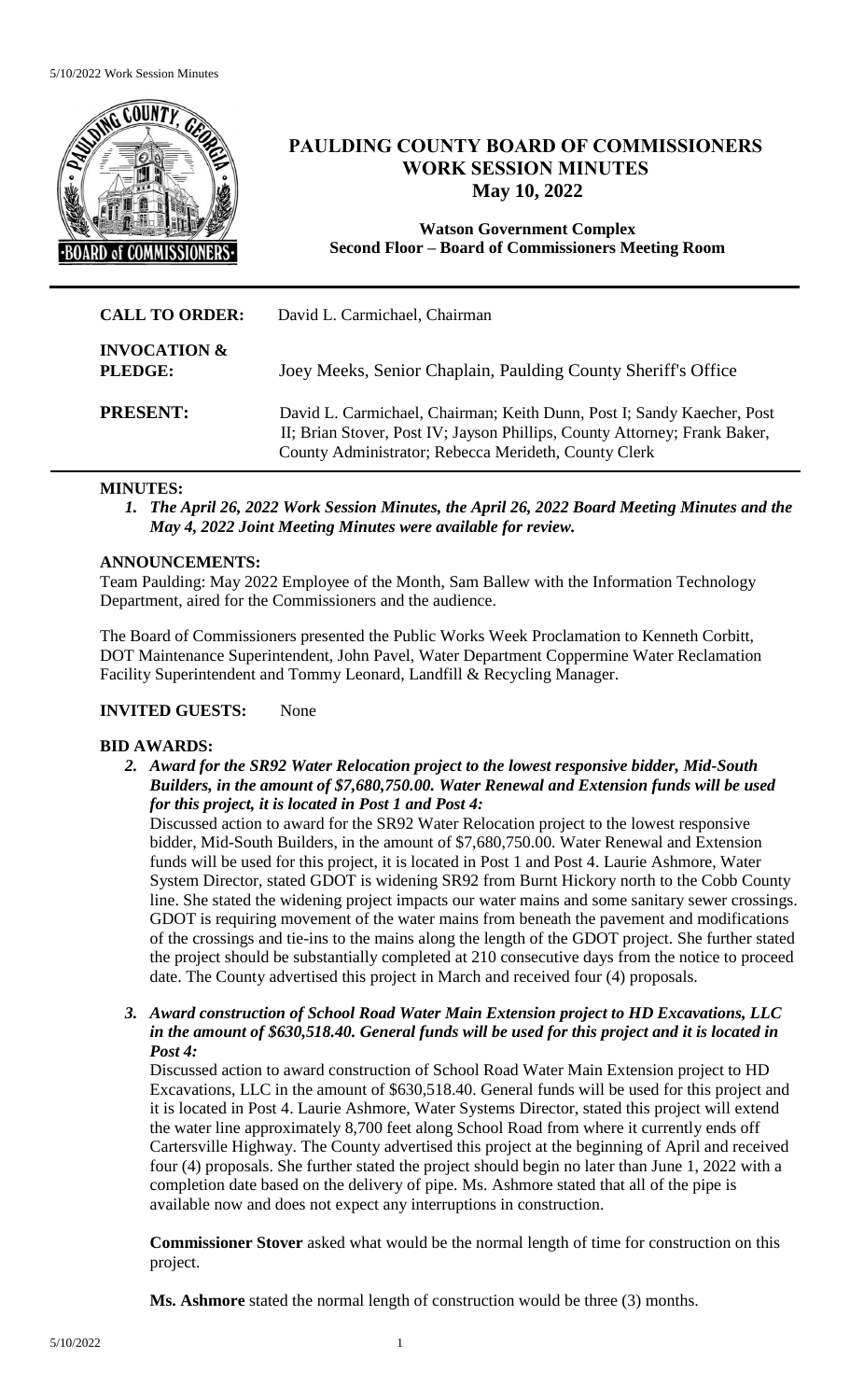## **REPORTS FROM COMMITTEES & DEPARTMENTS:**

James Stokes, Chief Appraiser with the Board of Tax Assessors, provided an update regarding Assessment Notices. Mr. Stokes stated the Assessment Notices will be sent out on May 27, 2022 with an appeal deadline of July 11, 2022. He stated property values have increased, which has caused the tax assessment to increase. His department is putting out a series of four (4) videos for citizen to view regarding the real estate market, property appraisal, understanding the assessment appraisal, and understanding the property tax bill.

**Chairman Carmichael** asked when the four (4) videos are going to be produced and available to watch.

**Mr. Stokes** stated the goal is to have them available by the date of the Assessment Notices.

**Commissioner Stover** stated the biggest issue is getting the Citizens to realize that the Assessment is not a bill. The Millage Rate is adjusted to accommodate the extra value in the home.

**Chairman Carmichael** agreed with Commissioner Stover and stated if a Citizen wanted to sell the property, with a higher assessment, that Citizen would make more money.

#### **PUBLIC PARTICIPATION ON AGENDA ITEMS:** None

**CONSENT AGENDA:** Chairman Carmichael read the following consent agenda items: *4. Acceptance of the attached list of streets for perpetual maintenance. (See Attachment "A")*

*5. Approve the request by the Water System Department for their authorized purchasing limit on a purchase order for pipe materials to be increased up to \$100,000 thru the end of calendar year 2022 for all posts.* 

#### **OLD BUSINESS:** None

#### **NEW BUSINESS:**

*6. Resolution 22-17 authorization to accept GDOT Grant and Costs Associated with pavement, drainage, fencing and utilities infrastructure to serve future hangar buildings at the Paulding Northwest Atlanta Airport:*

Discussed action to adopt Resolution 22-17 authorization to accept GDOT Grant and Costs Associated with pavement, drainage, fencing and utilities infrastructure to serve future hangar buildings at the Paulding Northwest Atlanta Airport. Scott Greene, Director of Operations, stated this authorization is to accept GDOT funding and to provide a match amount of 23.4% or \$252,000.00. This will allow construction of the FY2022 Project as described. He further stated this is a 3.3 to 1 return on investments and recommends these funds be accepted.

**Commissioner Stover** asked if this project received other bids.

**Mr. Greene** stated bids were accepted on May 3, 2022.

**Commissioner Stover** asked if the rising price of concrete had been discussed.

**Mr. Greene** stated he knew that asphalt was probably 25% of the project cost. Fortunately, GDOT has accepted that prices are increasing. They will pay the full amount and the County will only pay the matching amount.

*7. Change Order #2 from Steele and Associates in the amount of \$56,672.80 for additional boardwalk footage for the Burnt Hickory Access Improvement project. This will be funded by SPLOST and is located in Post 4:*

Discussed action to approve Change Order #2 from Steele and Associates in the amount of \$56,672.80 for additional boardwalk footage for the Burnt Hickory Access Improvement project. This will be funded by SPLOST and is located in Post 4. Michael Justus, Park and Recreation Director, stated the Access Improvement project was approved roughly a year ago at Burnt Hickory Park. It is approximately 95% complete at this point. The area in question is a wet area and has presented some issues. Staff, Engineers, and Contractors recommend installing a boardwalk over the wet area.

**Chairman Carmichael** asked if there would be different sizes of rock used in the project.